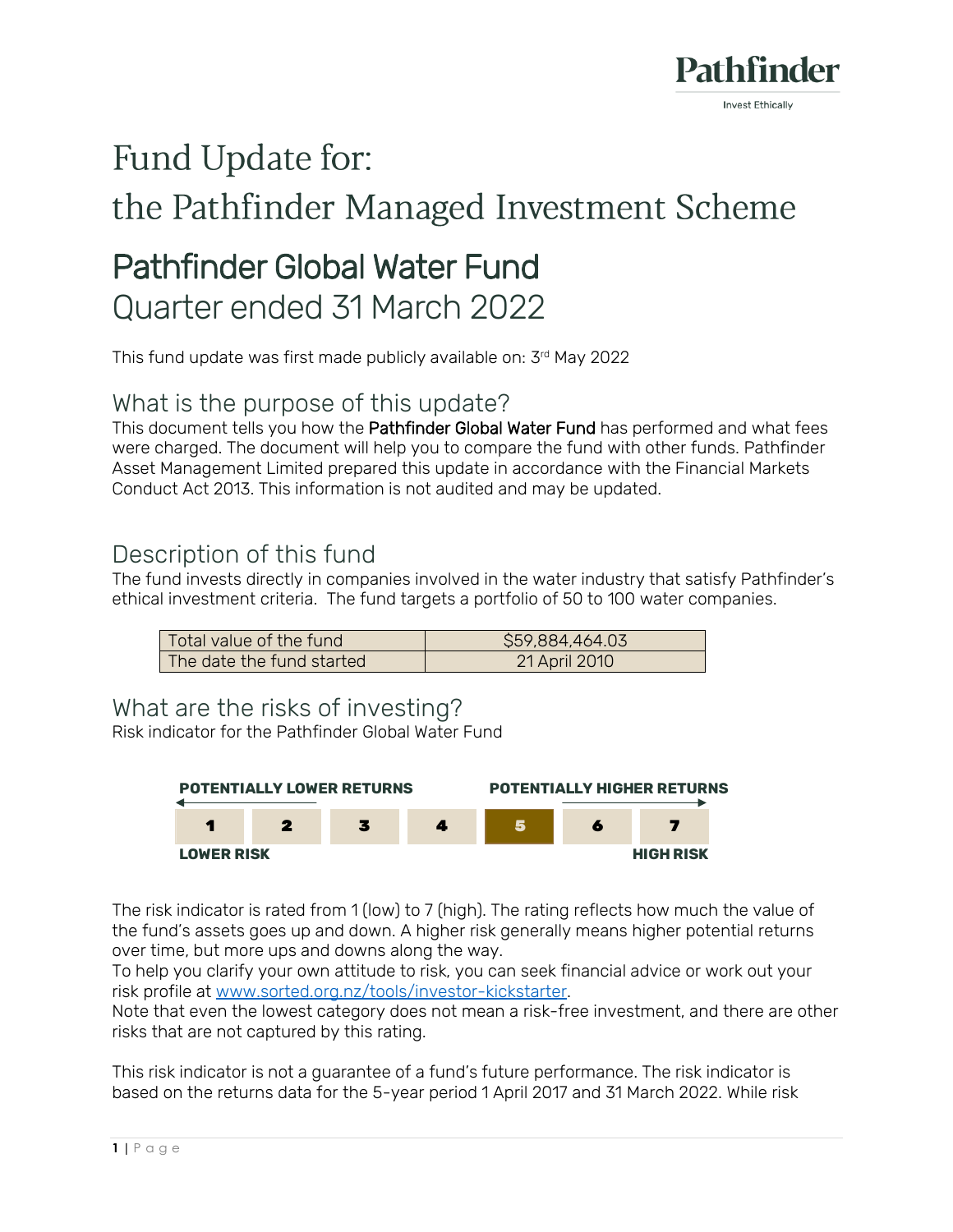

indicators are usually relatively stable, they do shift from time to time. The risk indicator will continue to be updated in future fund updates.

See the Product Disclosure Statement (PDS) for more information about the risks associated with investing in this fund.

# How has the fund performed?

|                                               | Average over past<br>5 years | <b>Past Year</b> |
|-----------------------------------------------|------------------------------|------------------|
| Annual return                                 |                              |                  |
| (after deductions for charges and tax)        | 8.87%                        | 4.05%            |
| Annual return                                 |                              |                  |
| (after deductions for charges but before tax) | 9.33%                        | 4.84%            |
| Market index annual return                    |                              |                  |
| (reflects no deductions for charges and tax)  | 12 Q <sub>8</sub> %          | 3.46%            |

The market index annual return is based on the NASDAQ OMX Global Water Net Return Index (net of dividends and tax; 50% hedged to NZD) (since 21/04/2010). Additional information about the index is available on the offer register at [www.business.govt.nz/disclose](http://www.business.govt.nz/disclose) (search Offers, using Offer OFR10780, Documents, Other Material Information).



#### Annual return graph

This shows the return after fund charges and tax for each of the last 10 years ending 31 March 2022. The last bar shows the average annual return for the last ten years, up to 31 March 2022.

Important: this does not tell you how the fund will perform in the future.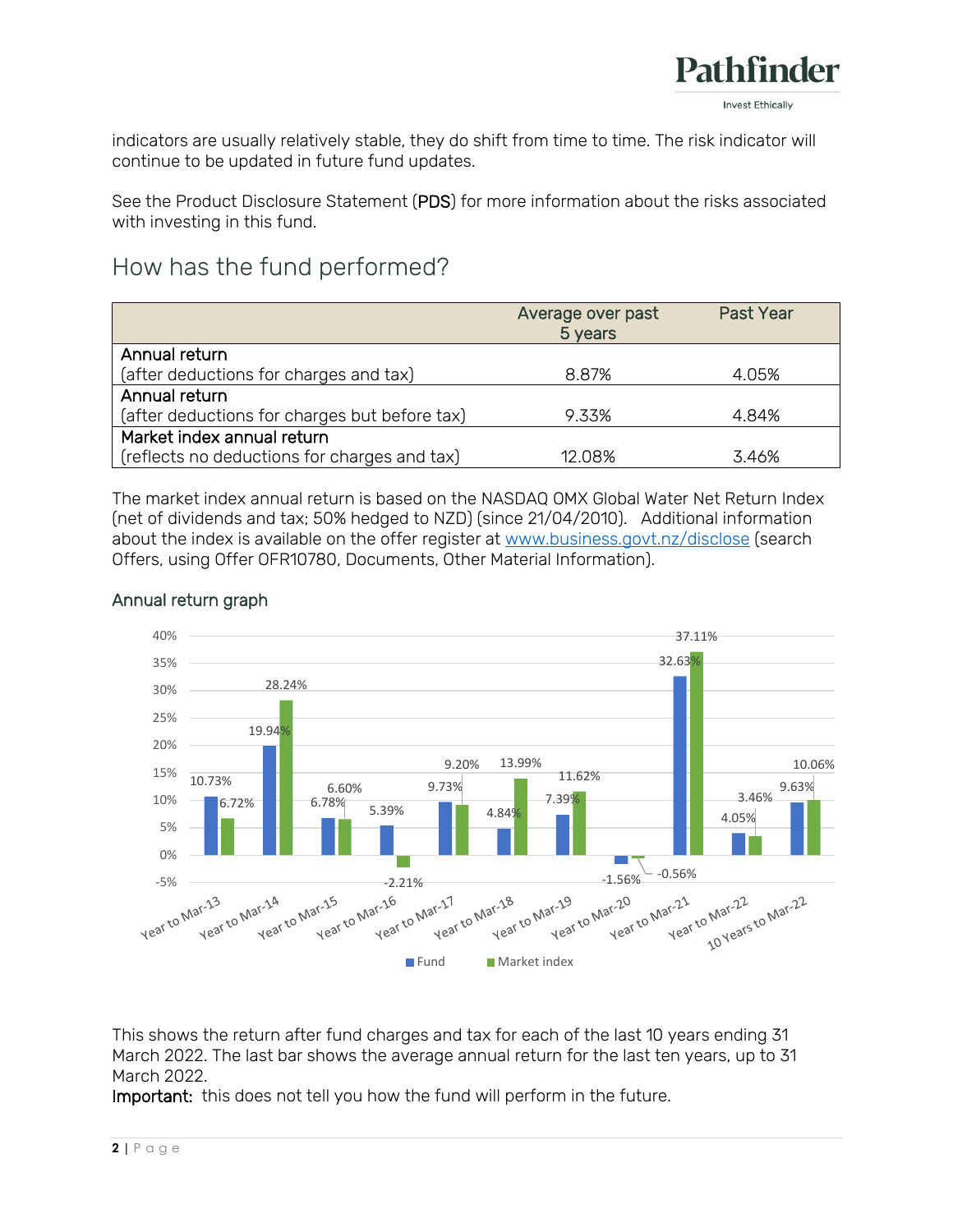

Returns in this update are after tax at the highest prescribed investor rate (PIR) of tax for an individual New Zealand resident. Your tax may be lower.

#### What fees are investors charged?

Investors in the Pathfinder Global Water Fund are charged fund charges. In the year to 31 March 2022 these were:

|                                             | % of net asset value |
|---------------------------------------------|----------------------|
| Total fund charges*                         | 1.30%                |
| Which are made up of:                       |                      |
| Total management and administration charges | 1.30%                |
| Including:                                  |                      |
| Manager basic fee                           | 1.30%                |
| Other management and administration         | nil                  |
| expenses                                    |                      |

\*All amounts exclude any applicable GST

Investors may also be charged individual action fees for specific actions or decisions (for example, for withdrawing from or switching funds). See the PDS for more information about those fees.

Small differences in fees and charges can have a big impact on your investment over the long term.

### Example of how this applies to an investor

Angela had \$10,000 in the fund at the start of the year and did not make any further contributions. At the end of the year, Angela made a return after fund charges were deducted of \$484 (that is 4.84% of her initial \$10,000). Angela did not pay any other charges. This gives Angela a total return after tax of \$405 for the year.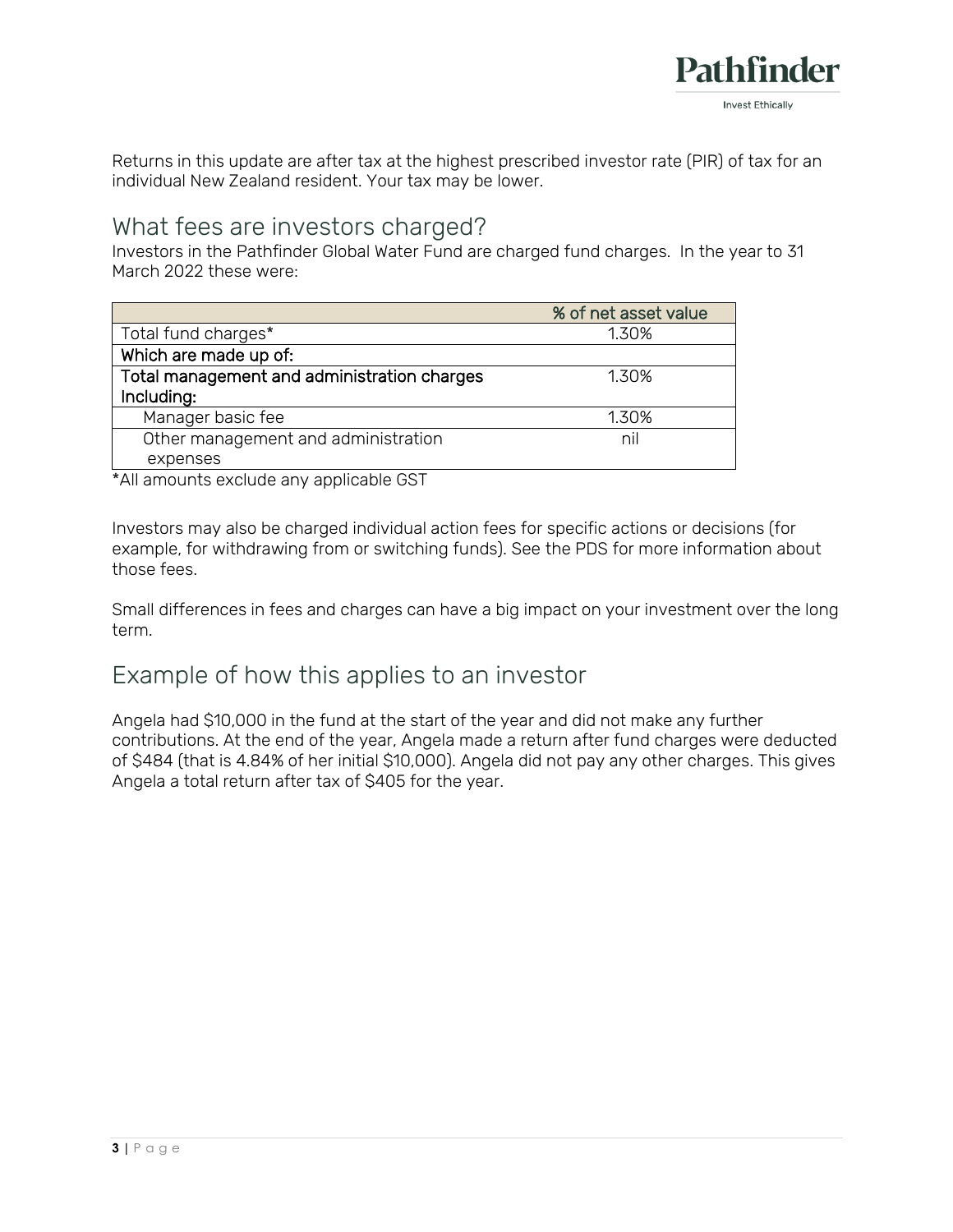

# What does the fund invest in?

This shows the type of assets that the fund invests in. Actual investment mix



\*Note that Listed Property is included in the International Equities Target Investment mix

#### Target investment mix

| Cash and cash equivalents | O%   |  |  |
|---------------------------|------|--|--|
| International equities    | 100% |  |  |

# Top 10 investments

|                | <b>Name</b>                            | Percentage<br>of fund net<br>assets | <b>Type</b>               | Country   | <b>Credit rating</b> |
|----------------|----------------------------------------|-------------------------------------|---------------------------|-----------|----------------------|
| 1              | Cash at Bank - NZD -<br>Westpac        | 11.30%                              | Cash and cash equivalents | NZ        | AA-                  |
| $\overline{2}$ | Roper Industries Inc                   | 4.55%                               | International equities    | US.       | N/A                  |
| $\overline{3}$ | Danaher Corp                           | 4.36%                               | International equities    | <b>US</b> | N/A                  |
| 4              | Geberit AG-REG                         | 3.96%                               | International equities    | <b>CH</b> | N/A                  |
| 5              | Ferguson PLC                           | 3.84%                               | International equities    | <b>GB</b> | N/A                  |
| 6              | Pentair Inc                            | 3.78%                               | International equities    | <b>US</b> | N/A                  |
| $\overline{7}$ | American Waters Works<br>Co Inc        | 3.73%                               | International equities    | US.       | N/A                  |
| 8              | Spirax-Sarco<br><b>Engineering Plc</b> | 3.29%                               | International equities    | <b>GB</b> | N/A                  |
| 9              | Xylem Inc                              | 3.13%                               | International equities    | US.       | N/A                  |